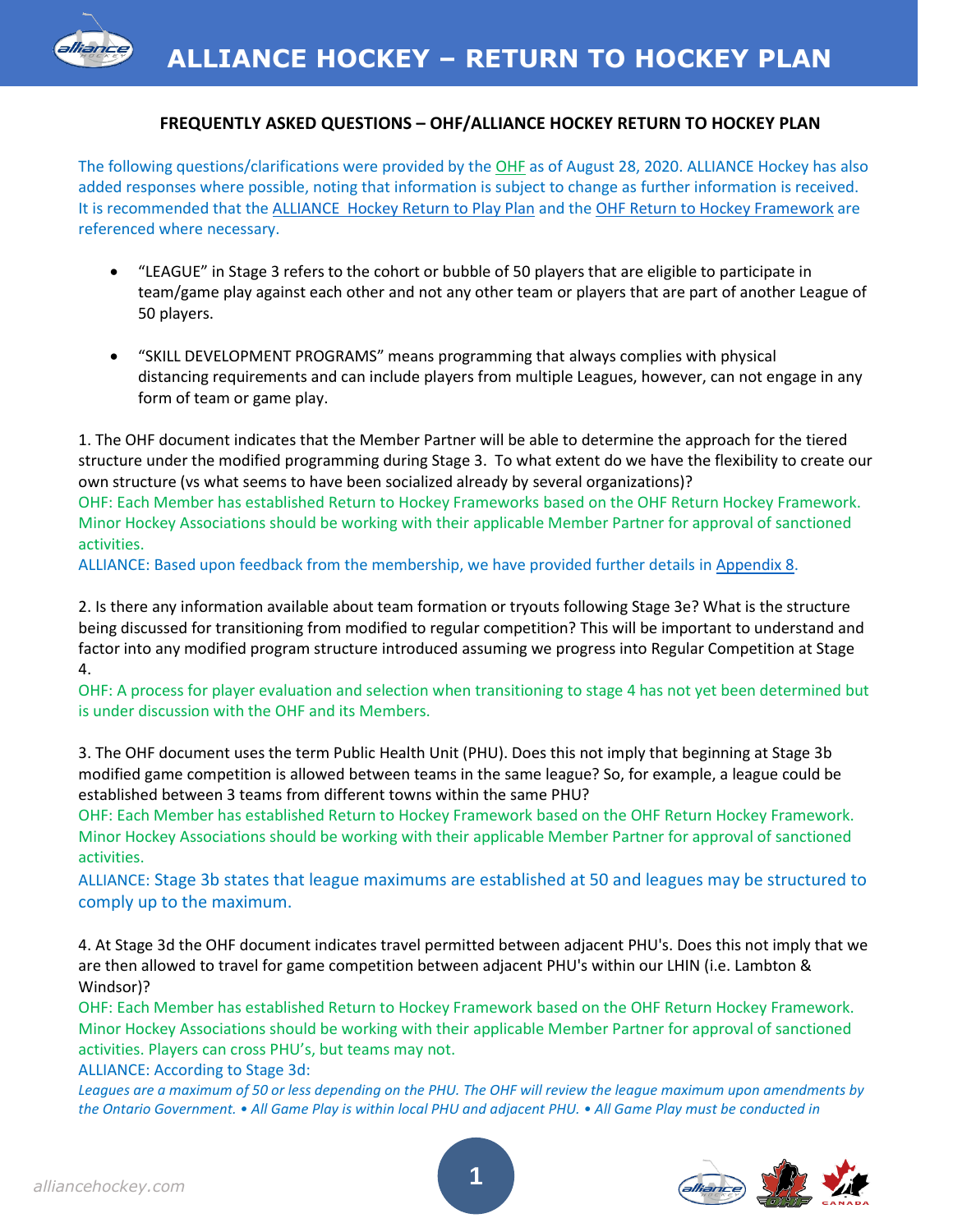*conjunction with the local PHU and facility rules for the purpose of sanitation and physical distancing. Suggested programming structures are located in Appendix E with playing rules located in Appendix F,"* therefore, we still need to work within the league maximum numbers as stated by PHU's and Government mandates.

5. The OHF document indicates under Stage 3b "Competition (Game Play)", that modified 3 on 3 or 4 on 4 with no physical contact may begin following a minimum two-week development phase. Does this allow us to have modified game play at that point in time?

OHF: Each Member has established Return to Hockey Framework based on the OHF Return Hockey Framework. Minor Hockey Associations should be working with their applicable Member Partner for approval of sanctioned activities.

The earliest that modified game play may begin if approved by your Member Partner is September 15 following a two-week development phase that begins September 1.

6. Progression Summary:

Stage 3b – OHF document indicates a maximum of 30 participants while an MHA memo indicates maximum of 25 participants.

OHF: Number of Participants is a maximum number outlined by the OHF for sanctioned programming, however, all participant numbers are dictated by the restrictions for gathering that have been established by the Ontario Government, local Public Health Unit, facility or Member Partner. Maximum numbers are based on the largest ice surface 100x200 and should be adjusted accordingly for smaller ice surfaces and/or age and size of players. ALLIANCE: (i.e. EMC are only allowed 20 participants on the ice).

Stage 3c – OHF document indicates a maximum of 40 participants with game play of 3 v 3, 4 v 4, **or 5 v 5**  while MHA memo indicates a maximum of 30 participants with only 3 v3 or 4 v 4.

OHF: Disclaimer below the chart within the OHF Return to Hockey Framework: The content of the chart if there is discrepancy is superseded by the contents of the specific sections for each Stage in the OHF Return to Hockey Framework. The concept of proceeding to 5 v 5 is based on government mandates being lessened and the success of our programs to operate team and game play without physical contact.

7. What is the process for allocating coaches; new coaches selected for this coming season, coaches requiring certification, coaches who have moved up/down a level with their child, etc.. OHF: Coach selection is the responsibility of the local MHA and information for coach certification requirements will be forthcoming from the respective member with minimum requirements.

ALLIANCE: [2020-2021 ALLIANCE Hockey Requirements for Team Officials](https://alliancehockey.com/Articles/5477/2020-2021_ALLIANCE_Hockey_Requirements_for_Team_Officials/)

8. What is the allowance for players who have completed residential moves and moved into a new Minor Hockey Association?

OHF: Player is eligible to return where they played during the 2019-2020 season or return to their home association. Please review Appendix C of the OHF Return to Hockey Framework for a player that has changed their primary residence to a new Minor Hockey Association.

9. What are the allowances for having 'mini tournaments' internally within our organization? OHF: Tournaments are not allowed or approved at this time. Outside of tournaments, the MHA has the ability to determine program structure for the cohort of 50 players with the approval of the Member Partner.

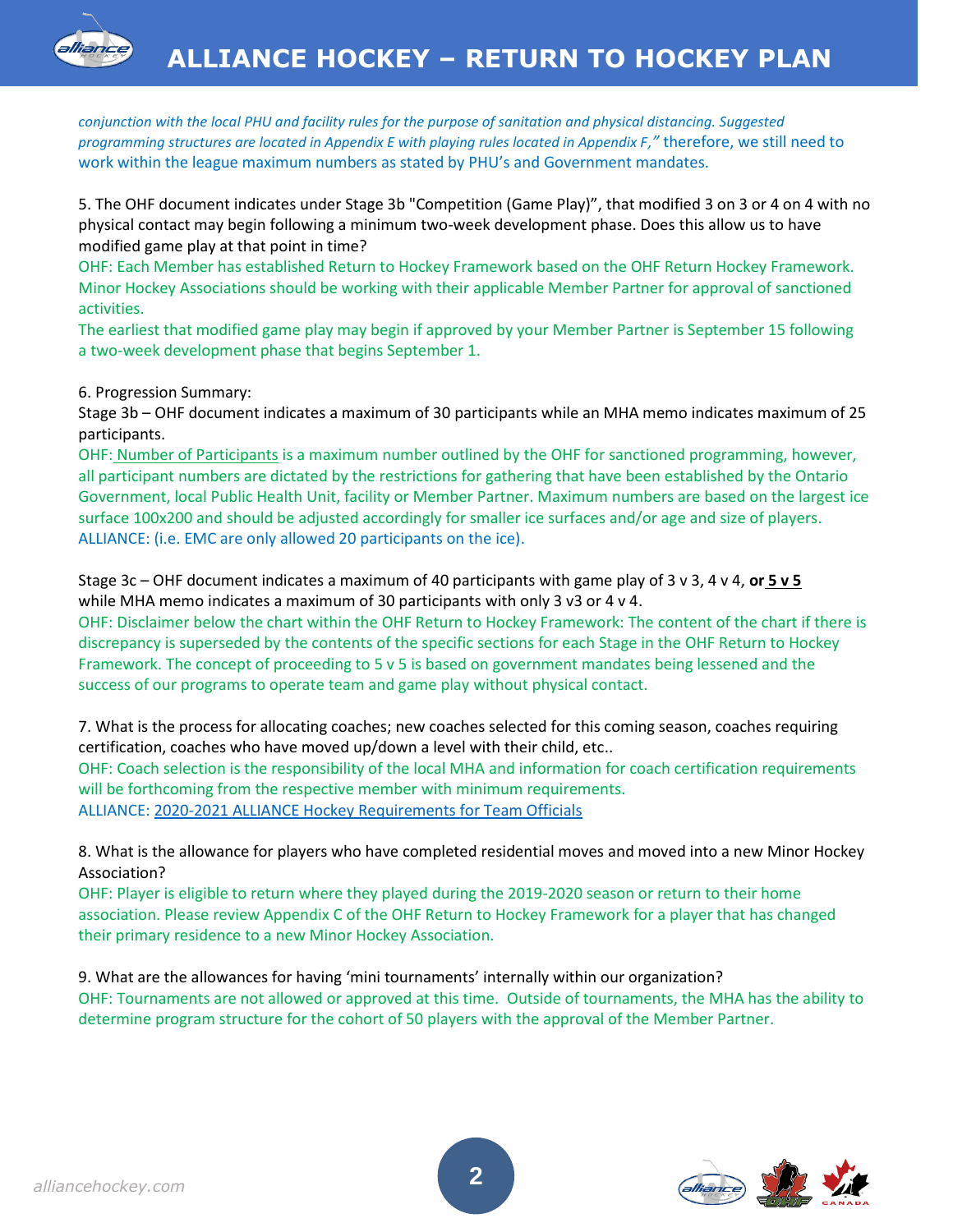

10. How do we track Private Skill Developers? (i.e. If they are not rostered, how do we track them?) OHF: Private Skill Developers are not required to be tracked as they do not fall into the 50-person cohort because their skill programs must comply with physical distancing requirements. Further, all ice sessions should include the completion of the contact tracing document which would list all coaches and participants on the ice.

11. Are there limits to the number of Team Officials on the bench during games in order to maintain physical distancing?

OHF: A minimum of two (2) Team Officials are required and a maximum of five (5) Team Officials if the facility location allows for physical distancing. Between the two benches, at least one (1) Team Official must be a certified Trainer.

ALLIANCE: Physical distancing must still apply.

12. Will coaches be permitted to coach more than 1 team during the season? OHF: There is no restriction on coaches participating with more than one team. Coaches must always maintain physical distancing.

13. ALLIANCE Hockey-residing player who played in another Member Partner last year wants to return home. His home MHA is an A centre but since he played AAA, he wants to play in his home AAA Zone, can he? OHF: Yes.

14. Player who played AAA moves residence to an ALLIANCE Hockey jurisdiction – the new residential centre is an A centre but since he played AAA, he wants to play in his home AAA Zone. OHF: Player may go to his new AAA Zone or his home centre.

15. Can I take my children to an Association other than our home Association if the other Association is offering programming that I think suits my child better? i.e. our current Association provides ice 1-2 times a week, but surrounding Associations are advertising 3 times a week.

OHF: Player is eligible to return where they played during the 2019-2020 season or return to their home Association. Hockey Canada residency still applies.

16. Are coaches and officials part of the cohort of 50?

OHF: No, coaches/officials are not part of the cohort of 50 but must always maintain physical distancing. Members can restrict the number of cohorts a coach/official may participate in.

17. Can a player (female) who played in the OWHA last year move to their home ALLIANCE Hockey Association? OHF: ALLIANCE Hockey and Minor Members will work out situations where a female player wishes to transfer between minor hockey and female hockey or vice versa.

18. If a player participates with a 'tournament team' for non-sanctioned/private fall hockey, can they also play with our MHA?

OHF: Rules for non-sanctioned programming remain as stated - after September 30<sup>th</sup>, a player must make a decision as to which programming, they will participate with.

ALLIANCE: Participants may not participate in sanctioned and non-sanctioned hockey leagues at the same time, after September 30<sup>th</sup>.

19. What happens to first-year IP registrants, can they register for the 2020-2021 season? OHF: Yes.



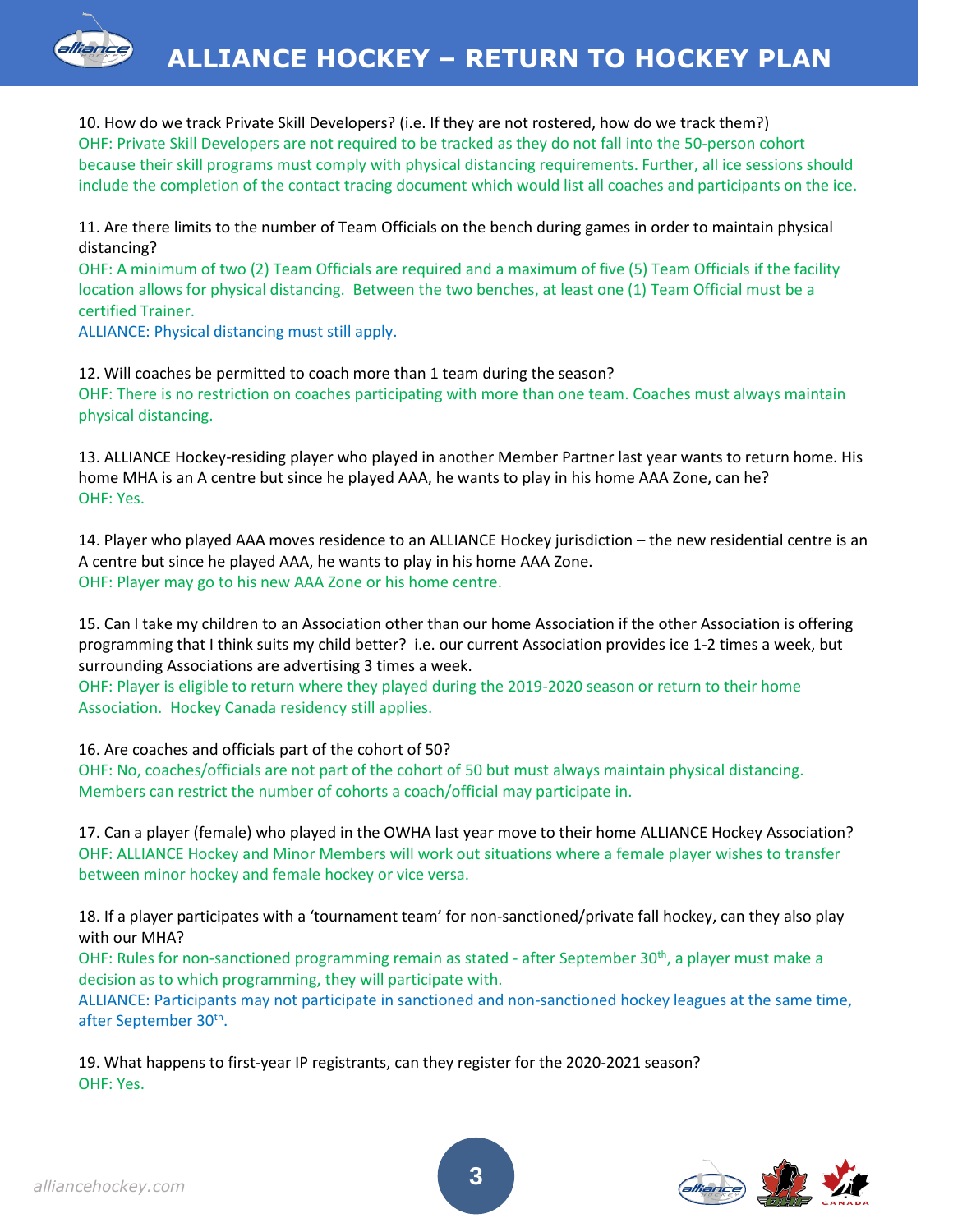## 20. What is the process if an MHA or Zone is still in Stage 2?

OHF: Refer to the Return to Hockey Framework. MHA's/Zones must comply with the regulations that are applicable for the Stage their PHU has outlined.

21. Can we AP a player who was not an AP player last year? OHF: There are no Affiliate Players in Stage 3 based on the cohort of 50 players per league.

22. We have participants already registered with us who played in a non-sanctioned League last season (i.e. Red Circle, Cobras, etc.), do those kids have to return to where they played last season? OHF: No, they can return to their residential centre or an association within their Public Health Unit providing sanctioned programming. Please contact your Member for specific cases.

23. Can we register players who played in our Association last season who have decided they no longer want to play at the level they played in the 2019-2020 season? OHF: Yes. Facilitate them through to the proper tier of players.

24. If we put a coach in place for this season's U16 team who did not coach with us in the 2019-2020 season, can they still coach? (Their son was on the team last season as an NRP player) OHF: Yes and the player is eligible to return where they played during the 2019-2020 season or return to their home association.

25. We have selected a Zone coach for our Minor Bantam (U13) age A/AA team. His son did not play with us last season as an NRP player. Can he register with us and participate? OHF: Contact your Member to facilitate the process.

26. For MHA's who do not have any other ALLIANCE Hockey MHA's within their PHU, may competition be set up with an adjacent PHU? OHF: No, not until the framework allows for cohorts to participate with adjacent PHU's.

27. Can ALLIANCE Hockey Associations work together to register and tier players within their PHU to provide some options for competition? i.e. HPL & Stratford MHA / Sun County & Windsor / Lambton & Sarnia HA OHF: Refer to Member RTH Frameworks.

ALLIANCE: Yes, ALLIANCE Associations within the same PHU may work together to form programming.

28. Will we use game sheets for our "games"? OHF: Yes.

29. Will standard Minor Hockey penalties and suspensions still apply? OHF: Yes.

30. Will suggestions for structure/league be considered if/when the limit of 50 per league is increased by the province?

OHF: Local MHA's can determine program structure within the respective cohorts they establish, pending approval from their Member Partner. If there is an increase, there will be communication of how that applies within the OHF.

ALLIANCE: Definition of league matches that of what the OHF refers to as cohorts.

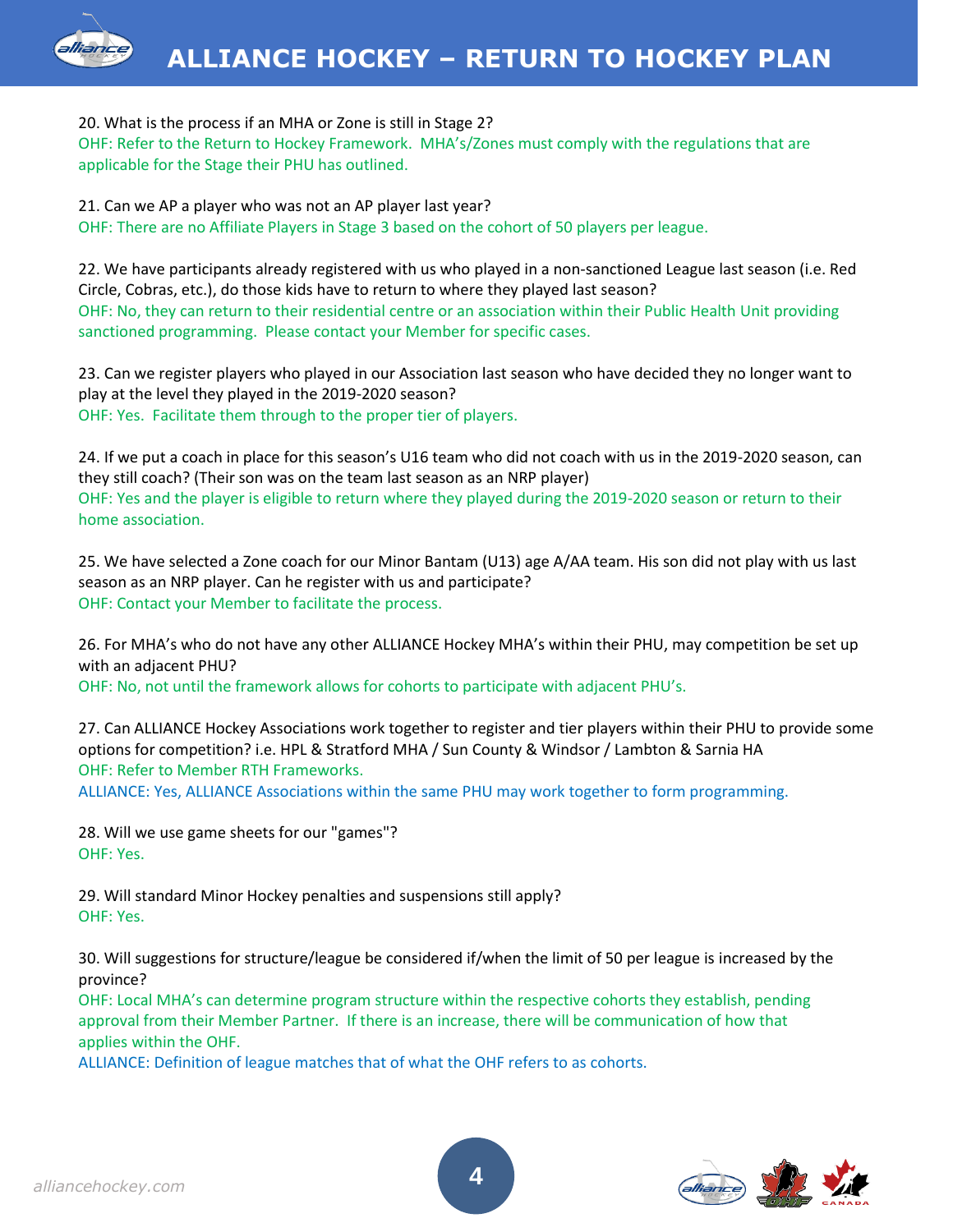

## 31. Will there still be open boarders within a Member for U18 hockey?

OHF: Player is eligible to return where they played during the 2019-2020 season or return to their home association. OHF Regulations for formation of AAA Midget teams is not in effect during Stage 3 of the OHF RTP Framework.

ALLIANCE: We are seeking further clarification from the OHF.

32. Can players register with a MHA that they didn't play for last season if their MHA does not have a U18 team? If so, when?

OHF: No.

ALLIANCE: We are seeking further clarification from the OHF.

33. If Jr C and Junior B don't offer programs, we may have many more players interested in U18 hockey this year. How will we manage this?

OHF: Within Public Health Units the Associations, Zones and Junior teams should be discussing what program is operating to ensure that there are options for all players that do want to participate in the case that either a Association, Zone or Junior Team is not able to operate in the short term or the long term. ALLIANCE: Associations should collaborate on U18 Hockey to ensure that participants are skating.

34. Can this year's coach choose to not allow a player to register for their cohort if they do not want them on their team and send them back to their Home Centre?

OHF: The OHF RTH Framework Stage 3 is built on the philosophy of flexibility that is intended to get players registered and participating in development and game play programming in a safe manner and allow for registration of players when they feel comfortable to return. As coaches the intention should be to ensure that like skilled players are participating with like skilled players for the purpose of overall fun and development. ALLIANCE: At this time, focus needs to be on participation. If we advance to Stage 4, then the focus may change from development to competition.

35. We had a player's father tell one of our coaches at the end of last season, that his son will not be returning next season, how do we fill that spot? We also have a goalie not returning due to concussions, need to fill that spot.

OHF: Within your Association work to provide opportunities to have like skilled players participate together. This will provide opportunities for players to grow and develop and work with your Member and nearby Associations to find collaborative solutions.

ALLIANCE: We continue to work with the OHF on filling rosters at the Zone level based upon similar skill level.

#### 36. Is billeting allowed to move a player into a different Zone/Centre?

OHF: At minor hockey there is not billeting as our programming is built based on residency of the players. At Junior Hockey with proper protocols in place there may be situations for billeting that would occur.

37. If a player enrolls in a hockey academy in a different Zone/Centre can they be considered 'Tier 1' and play in the new Centre?

OHF: Player is eligible to return where they played during the 2019-2020 season or return to their home association. If they have moved to the jurisdiction of a new Zone/Centre then follow Appendix C of the OHF Return to Play Framework.

38. How many times are players to be on the ice in a week?

OHF: The U9 Player pathways will still be in effect for seasonal structure and Members have approved programming for those levels and others.

ALLIANCE: Programming is dependent upon what the local Association can provide (i.e. amount of ice time, etc.).